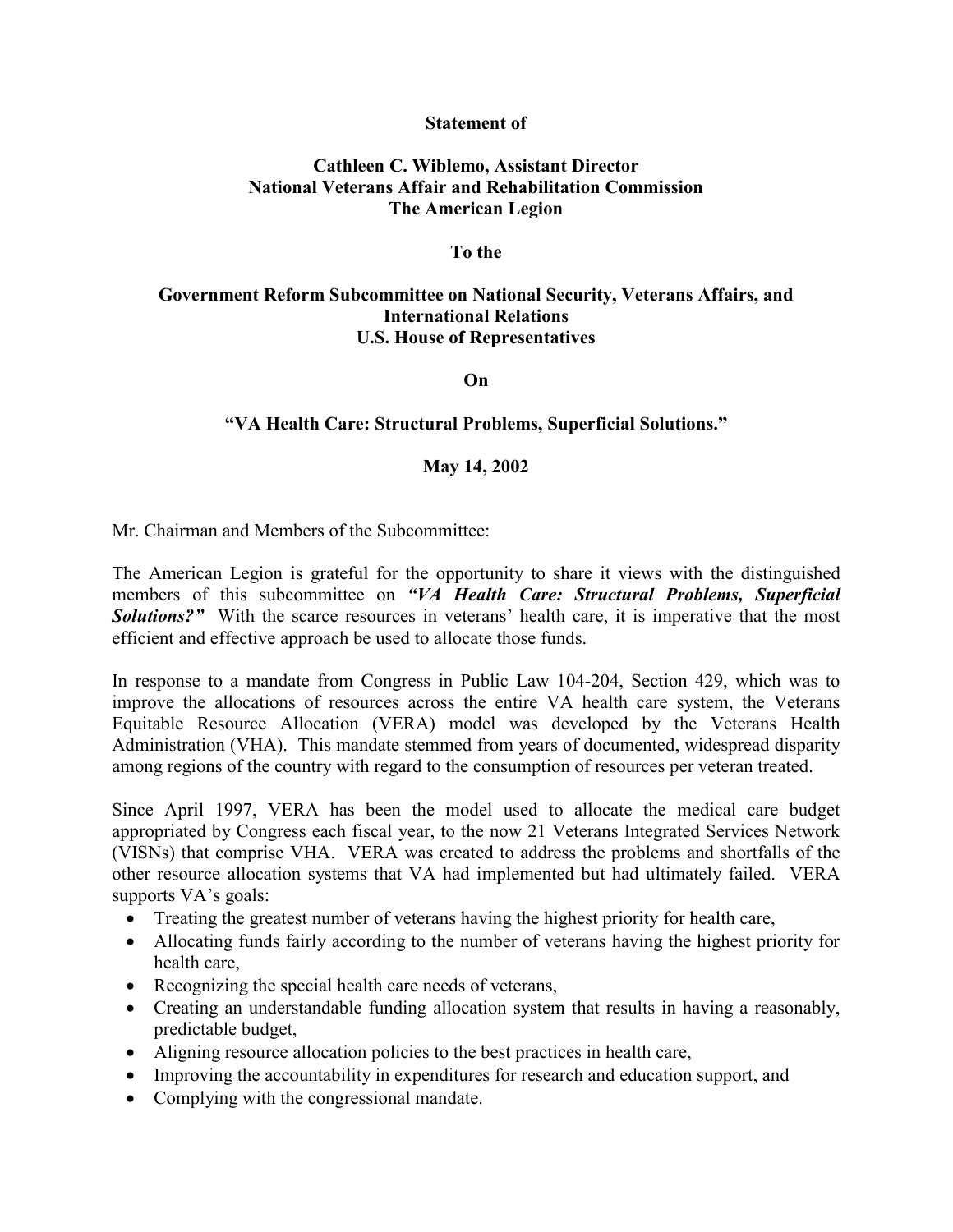The VERA model is a work in progress that is constantly being refined by several internal workgroups within VA. Each year these workgroups submit recommendations to the Undersecretary for Health for approval and implementation of improvements to the various components of VERA. Not only is VERA constantly under a microscope by the VA, other agencies as well have looked at the model and how it operates. The first was PricewaterhouseCoopers LLP, the second was conducted by AMA Systems, Inc., the third and fourth were completed by the U.S. General Accounting Office (GAO), followed by the fifth and sixth assessments being conducted by the RAND Corporation and GAO for a follow-up audit.

The general consensus of these outside agencies has been that VERA is a well-grounded and sound budgeting system that is ahead of other health care budgeting systems. Additionally, GAO, in the 1997 report, *VA Health Care: Resource Allocation Has Improved, But Better Oversight Needed*, concluded VERA improves resource allocation to networks and shows promise for correcting long-standing regional funding imbalances that have impeded veterans' equitable access to services. In February 2002, GAO released, *VA Health Care: Allocation Change Would Better Align Resources With Workload,* and stated, "VERA's overall design is a reasonable approach to allocate resources commensurate with workloads."

As mentioned, no less than six assessments have produced many conclusions and recommendations. The most recent GAO report, and the subject of this hearing, was issued in February 2002 and identified weaknesses in VERA that may limit VA's ability to allocate comparable resources for comparable workloads. GAO focused on VERA's allocation of resources from headquarters to VISNs, but did not examine the extent to which each VISN in turn allocate comparable resources for comparable workloads to their medical facilities and programs. There is variance across VISNs in how resources are distributed locally and a review of this may prove beneficial.

The five recommendations given to the VA by GAO to improve the allocation of discretionary funding to the VISNs:

- Better align VERA measures of workload with actual workload served regardless of veteran priority group,
- Incorporate more categories into VERA's case-mix adjustment,
- Update VERA's case-mix weights using the best available data on clinical appropriateness and efficiency,
- Determine in the supplemental funding process the extent to which different factors cause networks to need supplemental resources and take action to address limitations in VERA or other factors that may cause budget shortfalls, and
- Establish a mechanism in the National Reserve Fund to partially offset the cost of networks' highest cost complex care patients.

Among the weaknesses reported by GAO was the exclusion of the Priority Group 7 veteran workload in ascertaining each VISN's allocation. Priority Group 7 veterans are nonserviceconnected veterans and noncompensable, service-connected veterans with income and net worth above the established dollar thresholds. Priority Group 7 veterans also agree to pay specified co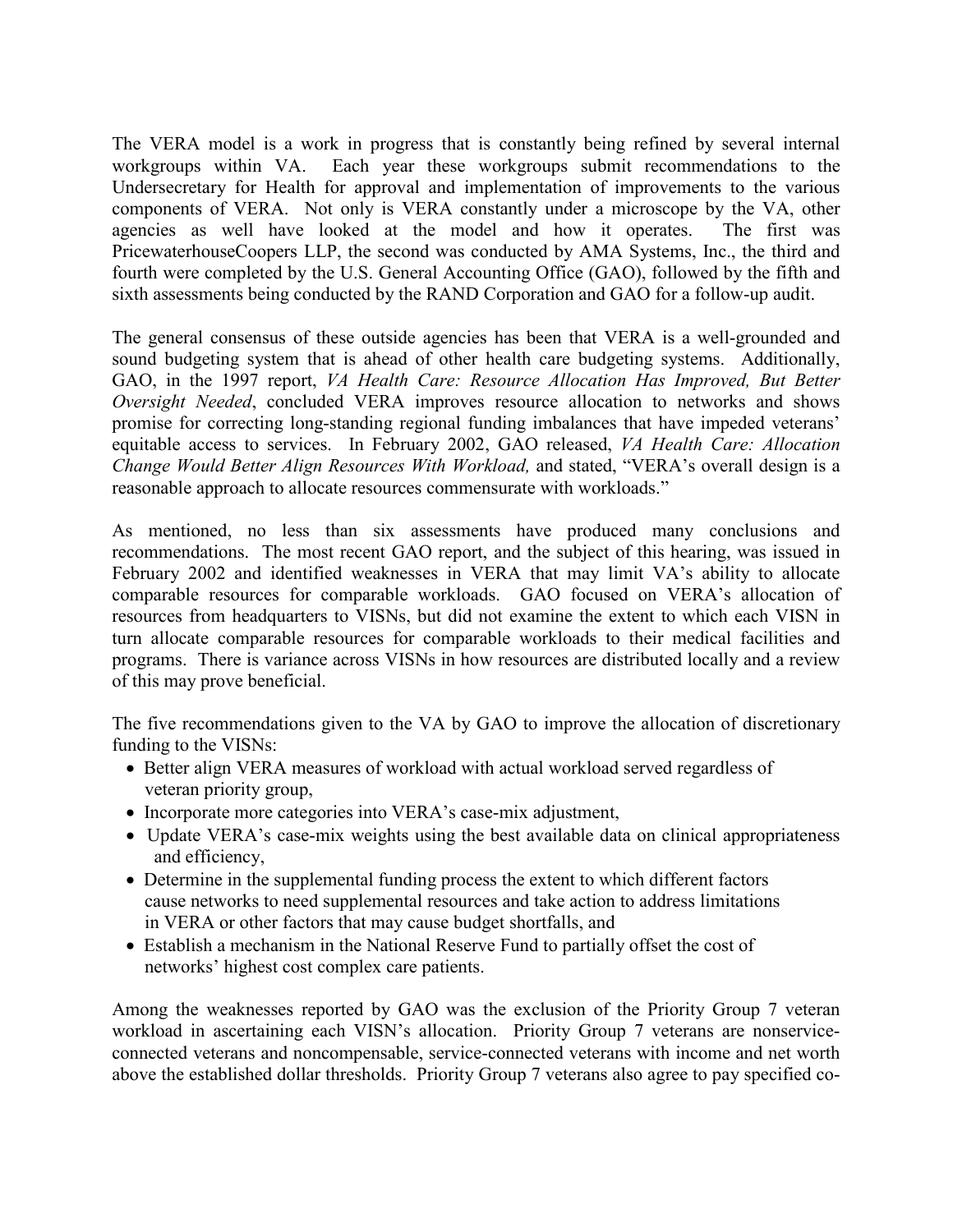payments. They represent the largest segment of growth of new enrollees. In FY 00-FY 01, there was a 53 percent increase in the number of Priority Group 7 veterans.

Another area of concern was that VERA does not use enough categories to adjust for patient health care needs in order to account for patient cost differences among networks. Currently, patients are classified into one of three categories:

- Complex care.
- Basic vested care.
- Basic "non-vested" care.

These case mixes are based on the level of patient health care need and the costs that are associated with providing that care. VA is currently studying the effects of increasing the patient case mix, to include a model based on the Diagnostic Cost Groups (DCGs), which is a model that resembles the one used by the Centers for Medicare and Medicaid Services (CMS) for its Medicare+Choice program. This change in patient case mix would have a significant effect on current funding practices.

One more major area of concern is the process for providing supplemental resources to VISNs through VA's National Reserve Fund (NRF). The American Legion is unaware of any study to analyze the effectiveness of the NRF or its impact on VERA's allocation, VISN inefficiency, or other factors. Currently, VA uses NRF as a financial *safety net* to bail out VISNs that cannot operate within their allocated budget – clearly, a subliminal message. It is interesting to note that in FY 1999 two VISNs needed an adjustment, in FY 2000, three different VISNs needed additional funding but in FY 2001 and again in 2002 the same three VISNs requested substantial increases. Of those three VISNs, 13 and 14 no longer exist. They have been consolidated into VISN 23. Two failed VISNs, consolidated into one. While this was just an administrative move, clearly there are some adjustments to be made with respect to allocations. The American Legion also notes that not only have the same three VISNs for the last three fiscal years found themselves in dire straits concerning their budgets but the trend for the number of VISNs needing adjustments keeps increasing.

Whether the VA acknowledges this money as *bail-out* money for the VISNs or an adjustment is a matter of semantics. The fact remains that an increasing number of VISNs are not able to operate within their allotted budget.

Although VERA is acknowledged as a reasonably well-balanced system of revenue distribution, improving its weaknesses could further improve the methodology; however, the problem of inadequate funding remains a pervasive underlying issue. Annually, VHA is repeatedly under funded. To correct this situation, the President and Congress must focus on the annual discretionary appropriations allocation that is based on both demands for service and VHA's ability to meet those demands. Normally, marginal annual increases barely cover the costs to maintain current services and rarely offer funding for expansion or improvement of excellent, much-needed programs.

Furthermore, The American Legion continues to advocate major change in VHA's ability to generate new revenue streams for third-party reimbursements (Medical Care Collection Fund), to